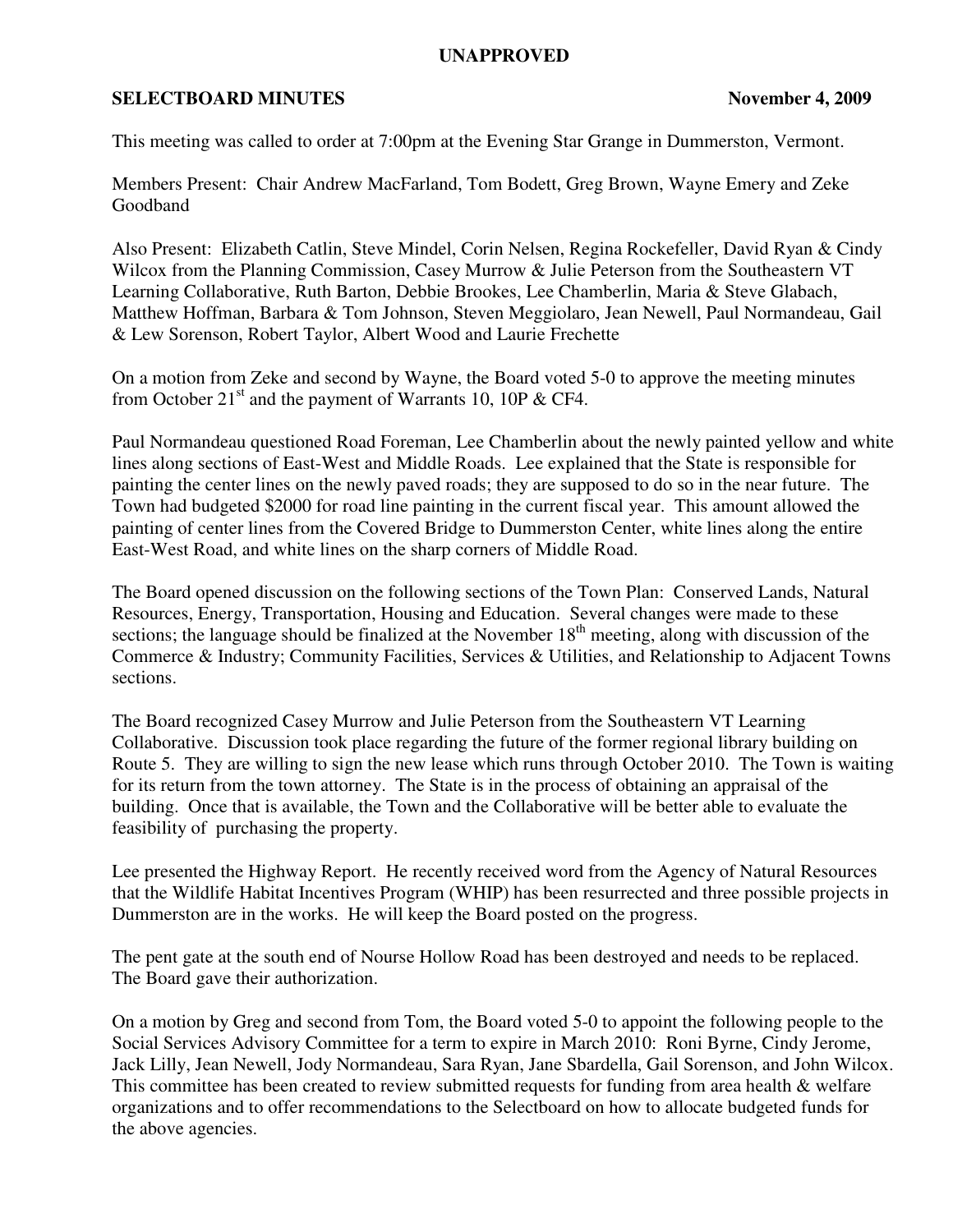## **Selectboard Minutes November 4, 2009 Page 2**

No action was taken on the Neighborhood Watch program in the Hill Road area. The Board agreed that it would be useful to have one or more representatives of the group attend a meeting to talk about their plans and actions they're taking, including how many signs they're requesting and where they would be placed.

On a motion by Greg and second from Zeke, the Board voted 5-0 to sign an agreement with the Windham Regional Commission for work to be done on the zoning by-law update.

The Board reviewed the FY 2011 contract with Rescue, Inc. The Town's assessment will increase by \$1149. On a motion by Tom and second from Wayne, the Board voted 5-0 to sign the contract.

A discussion of health insurance options was postponed until the November  $18<sup>th</sup>$  meeting.

The covered bridge lighting project is currently on hold.

Wayne advised the Board that Renaud Bros. is hoping to begin work on the covered bridge decking in the next few weeks. Laurie reminded him of the school's request to be notified as early as possible so that they and the bus company may make alternate plans.

On a motion by Tom and second from Zeke, the Board voted 4-0 to appoint Greg Brown to serve as a liaison between the Selectboard and the Planning Commission to work on the town plan rewrite and zoning bylaw revisions.

The Board reviewed the FY 2011 budget work session schedule. The initial review will take place on November  $24<sup>th</sup>$  at 7pm.

No records have been submitted by the owner of 270 West Street proving compliance with the health order. The Board agreed we should proceed with efforts to obtain a court order requiring compliance.

Zeke made the following motion: "The Dummerston Selectboard proclaims Tuesday, November 10, 2009 as Dummerston Girls Soccer Team Day in recognition of their outstanding achievement." Wayne seconded the motion; it passed unanimously.

The Board voted 5-0 to enter Executive Session at 9:40pm to discuss a civil action and a potential real estate transaction. Laurie was excused from the meeting and left the building. The Board returned to regular session at 9:50pm and on a motion from Greg and second from Wayne, voted 5-0 to accept the recommendation of VLCT-PACIF and approve a settlement of the Gina Faro action for \$8250.

The Board reviewed an invitation to attend the regional emergency management recognition dinner on November  $19<sup>th</sup>$  in Keene, NH. None of the board is able to attend and Andrew agreed to let Laurie know so the RSVP can be sent by the  $6<sup>th</sup>$ .

With no further business to come before the Board, the meeting was adjourned at 9:55pm.